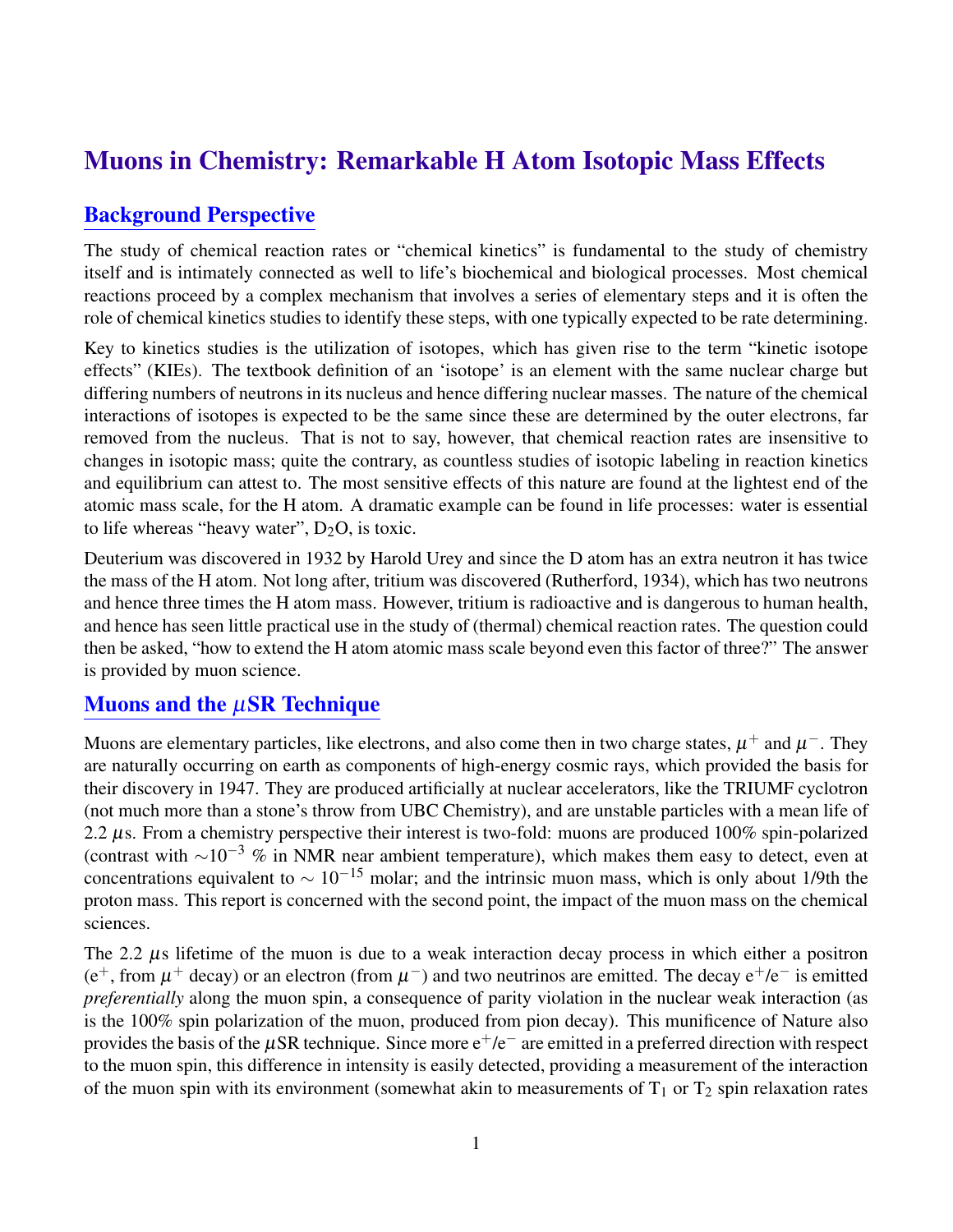in magnetic resonance), and in particular here of chemical reactivity. In this regard, there are two highly important muon 'isotopes' of the H atom, "muonium" and "muonic helium".

The muonium atom is perhaps the perfect isotopic analogue of H, being composed of a positive muon and an electron (Mu=  $\mu$ <sup>+</sup>e<sup>-</sup>), but with a mass of 0.114 amu, endowing it with the character as the *lightest* isotope of the H atom. (Though lacking any neutrons in its "nucleus", the muon mass is still 200  $\times$ the electron mass, and hence the mean radius and ionization potential of Mu, which is what ultimately determines its chemistry, are virtually the same as for H.) The first accurate study of Mu chemical reactivity was of the Mu + Br<sub>2</sub> reaction in the gas phase, carried out by a UBC Chemistry group at UC Berkeley in 1973, prior to the commissioning of the first muon beams at TRIUMF some 3 years later.

Much more recently, the chemical reactivity of the *heaviest* isotope of H, muonic He, was initiated at TRIUMF,<sup>1,2</sup> formed in this case by the capture of *negative* muons by <sup>4</sup>He, effectively emitting an electron in the process, leaving the neutral atom ( $[{}^4He\mu^-]$ +e<sup>-</sup>, denoted He $\mu$  or simply <sup>4</sup>H), but now with a mass of 4.11 amu. The essential point here is that the  $\mu^-$ , being 200 times heavier than the electron, orbits  $200\times$  closer to the <sup>4</sup>He nucleus, effectively fully compensating ("screening") one proton charge. This has been schematically illustrated in the New Scientist (2011) as shown below. (Muonium is just like 'Ordinary Hydrogen' in this picture.) It has also been described in a U-tube video (www.youtube.com/watch?v=7hdVjb2gRgQ).



Figure 1: Illustrating the muonic He atom: "Super-Heavy Hydrogen"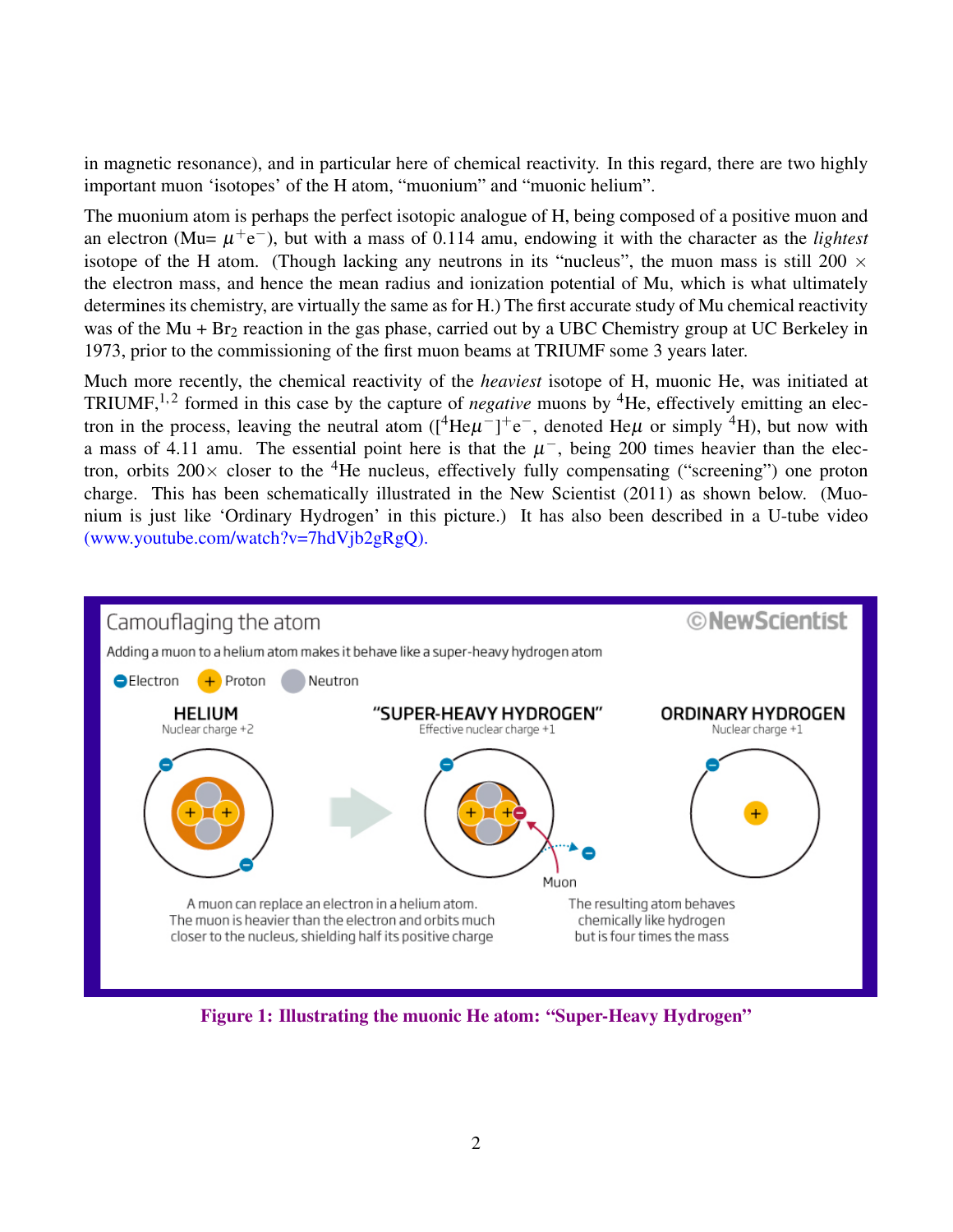#### The ABCs of Chemical Reaction Rates

Many studies of elementary reaction rates involve atom-diatomic molecule reactions, which can generally be denoted as  $A + BC \rightarrow [A-B-C]^{\ddagger} \rightarrow AB + C$ , where  $[A-B-C]^{\ddagger}$  is the "transition state" (TS) between reactants and products. Initially, when 'A' is far from 'BC' (R<sub>1</sub> = R<sub>A−*BC*  $\rightarrow$  -∞), the interaction potential</sub> is just the "Morse potential" of the BC reactant; with a similar result for the AB product after the reaction, where  $R_2 = R_{C-BA} \rightarrow +\infty$ . The "potential energy surface" (PES), V(R<sub>1</sub>,R<sub>2</sub>,γ), is a function of both of these distances and the angle ' $\gamma$ ' between them, though often the minimum is determined by a collinear approach ( $\gamma = 0$ ). The reaction path along the PES from reactants to products for such a case, traversing the  $[A-B-C]^{\ddagger}$  TS in between, is schematically illustrated below.



Figure 2: Schematic reaction profile for the  $A + BC \rightarrow AB + C$  reaction

The minima indicated on the blue curve for the reaction path in this figure represent the Morse potentials noted above. The electronic potential energy at the barrier,  $V(s)$ , depends on the distance 's' = R<sub>2</sub> - R<sub>1</sub> and, for a symmetric reaction like  $H + H_2$  is at a maximum when  $S = 0$ . The horizontal black lines and labels BC(0) and AB(0) represent the "zero-point energy" (ZPE) of the diatomic reactant and product, respectively. This is a manifestation of the "Uncertainty Principle" in Quantum Mechanics, which states that position and momentum cannot be simultaneously determined with precision; thus even at 0 Kelvin, there must be kinetic energy, called "zero-point energy" (ZPE). This is also true at the TS and gives rise to the definition of V(S) that is indicated in the diagram.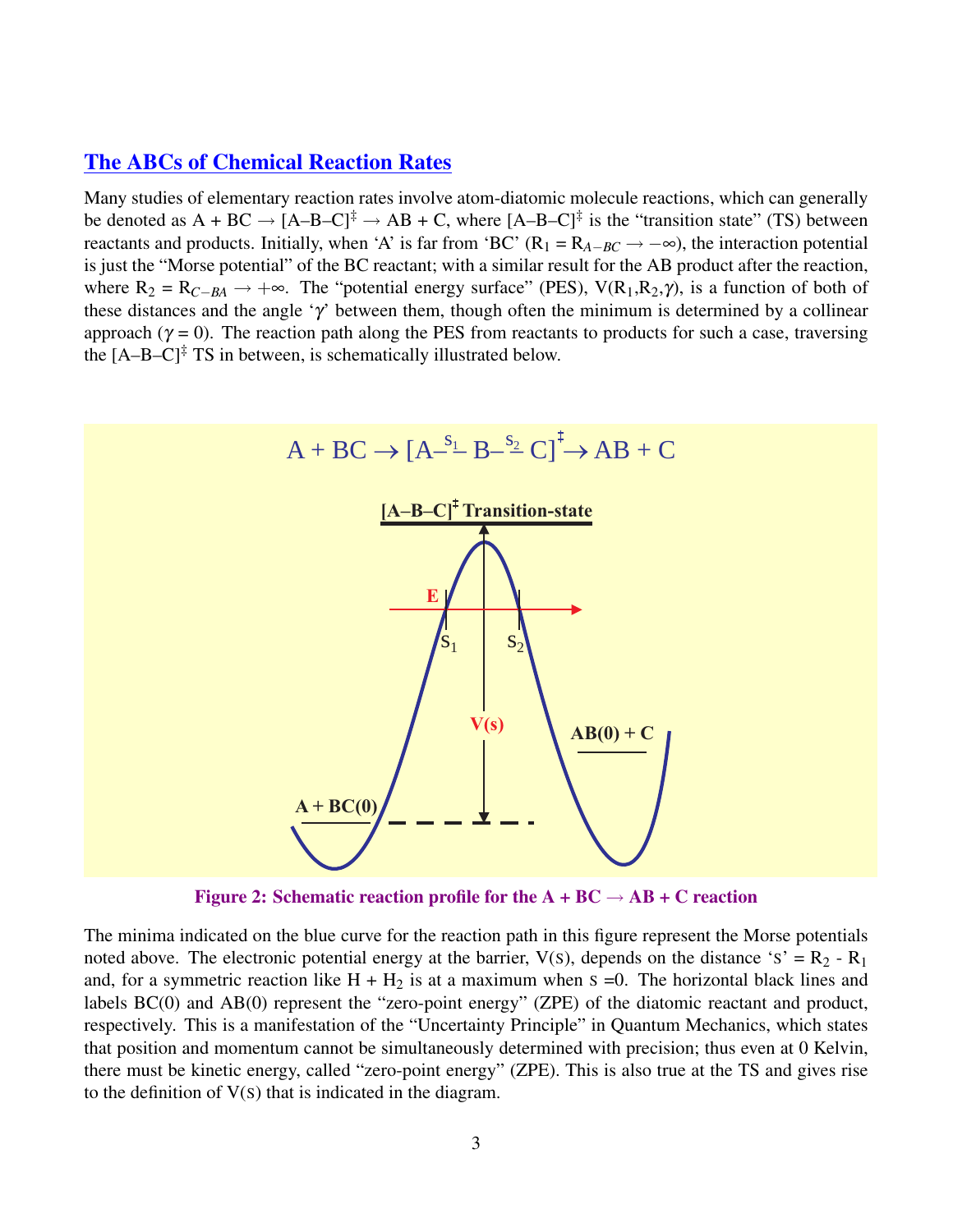The most important point of note here is that ZPE is  $\sim 1/\sqrt{mass}$ , meaning that the Mu atom, nine-times lighter than H, can have a huge ZPE effect. For a broad class of chemical reactions this raises the height of the TS barrier,  $V(s)$ , such that the rate constant  $k_{Mu}$  can be  $<<$  than  $k_H$ , particularly for *endoergic* reactions ( $\Delta H_{Rxn} > 0$ ), the case depicted by the ZPE levels shown in Fig. 2.

The total energy of the system in the entrance  $(A + BC)$  channel, 'E' =  $E_{Kin} + V(s)$ , is the sum of the kinetic and potential energies and is a conserved quantity for most chemical reactions (at a fixed temperature). Classically, when  $E = V(s)$ ,  $E_{Kin}$  must equal zero, at the "classical turning points"  $s_1$  and  $s_2$  shown by the red line in Fig. 2. Reaction rate flux approaching from the left along E would then be reflected back at the point  $S_1$ , much like a ball thrown at a brick wall.

However, in QM that is no longer true, again because of the Uncertainty Principle. There is a finite probability that this reaction flux will actually "tunnel" through the barrier, appearing on the other side with exactly the same energy E, albeit with reduced amplitude. Mathematically, the probability of this is  $\propto e^{-2\sqrt{mass} \times R}$ , where R = S<sub>2</sub> - S<sub>1</sub> and is the width of the barrier at energy E. Since the probability of QM tunneling depends exponentially on the (negative) square root of the mass, it will be much more facile for Mu than for H or for any other heavier atoms. This means that  $k_{Mu}$  can be  $\gg k_H$ , seen primarily at low temperatures, where classical Arrhenius activation energies ( $k \sim e^{-E_a/RT}$ ) dictate slow rates.

### Reactivity of Mu and He $\mu$  with H<sub>2</sub>: Unique Tests of Quantum Rate Theory

A large number of Mu chemical reaction rates have now been measured, exploiting the unusually light (0.114 amu) mass of the Mu atom, in comparisons with theory. This has now been expanded to include similar comparisons with the reaction rates of the He $\mu$  atom, providing for the possibility of varying the isotopic H atom mass over a *remarkable* factor of 36. In the comparisons with theory that this new development has facilitated, the two quantum mass effects introduced above, ZPE shifts and quantum tunneling, play somewhat competing but often crucially important roles in determining the magnitude of measured rate constants.

The most definitive comparisons are for the reaction rates of Mu and He $\mu$  with H<sub>2</sub>, which, still today, after an 80-year Odyssey following the Heitler-London-based PES for H<sub>3</sub> ( $\sim$  1935), is still the only one known to a level of accuracy high enough to allow definitive comparisons between experiment and rigorous theory. Comparisons of this nature are important for two reasons: first they reaffirm the continuing importance of the synergism between theory and experiment, and second they provide an important "benchmark" for further developments of both experiment and of theory in more complex reaction systems. A realistic sketch of the PE profile of the reaction path for the Mu +  $H_2$  system showing the ground (v=0) and first excited ( $v=1$ ) vibrational states of both the H<sub>2</sub> reactant and the MuH product is given below.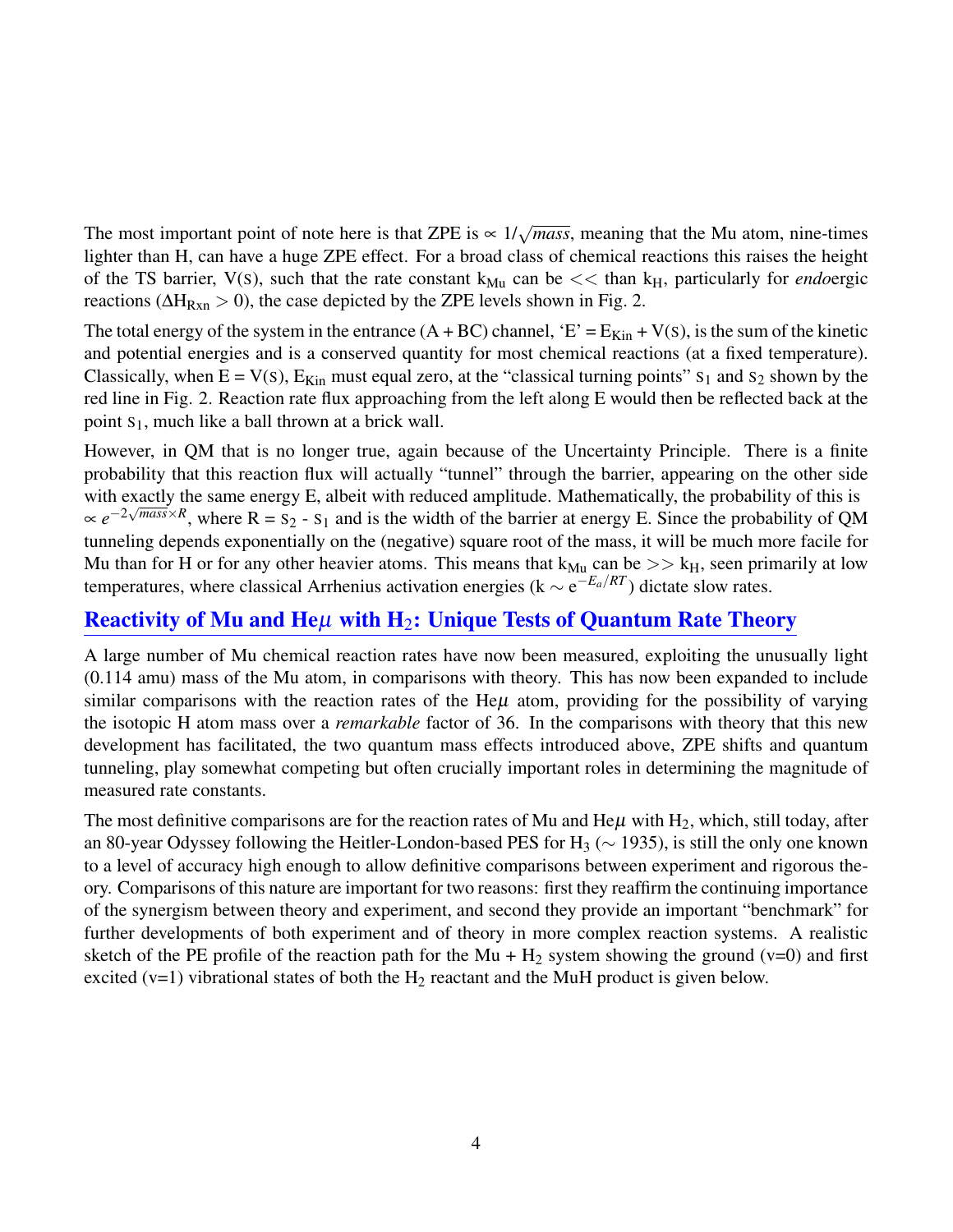

Figure 3: Sketch of the H<sub>3</sub> PE profile showing accurate energies for the Mu + H<sub>2</sub> reaction

The thick broken blue line shows the PE profile through the TS for the Mu  $+H_2(v=0)$  reaction, which includes the ZPEs along this reaction path, giving a barrier height of 0.96 eV. The larger tick mark on the abscissa is intended to locate  $s = 0$  for the symmetric  $H + H_2$  reaction, showing that the position of the barrier for Mu  $+H_2$  is "late" due to the endoergicity of the reaction. (The vibrational states of MuH are much higher than those of H<sup>2</sup> due to the inverse mass dependence of ZPE.) In the *absence* of tunneling the experimental activation energy,  $E_a(T)$ , is often expected to be close to the difference shown by the potential  $V(s)$  in the schematic reaction profile of Fig. 2, namely 0.96 - 0.25 = 0.71 eV here for the ("vibrationally adiabatic")  $v = 0$  reaction; the actual measured Arrhenius value is 0.58 eV,<sup>3</sup> shown by the thick horizontal orange line in Fig. 3.

Also shown are several laser-induced photon transitions, which could have been relevant in the first measurement ever of Mu reactivity from a *state-selected* reactant, from the first vibrational state of H<sub>2</sub>, the Mu + H<sub>2</sub>(v=1)  $\rightarrow$  MuH + H reaction.<sup>4,5</sup> In this study a virtual electronic state was pumped by the 2nd harmonic of a pulsed Nd:YAG laser at 532 nm (upward thick green arrow from  $v=0$  in the figure), which emitted a first Stokes line at 683 nm (downward thick red arrow), thereby populating the  $H_2(v=1)$  state, as determined by the measured intensity of this line. (The other transitions shown in fact played only minor roles.) The experiment was carried out in a single reaction/laser cell in which the laser profile was perpendicular to the stopping distribution of Mu atoms in  $H_2$  at 50 bar pressure, 300 K. It required a pulsed muon beam at the Rutherford Appleton Laboratory in England, near Oxford.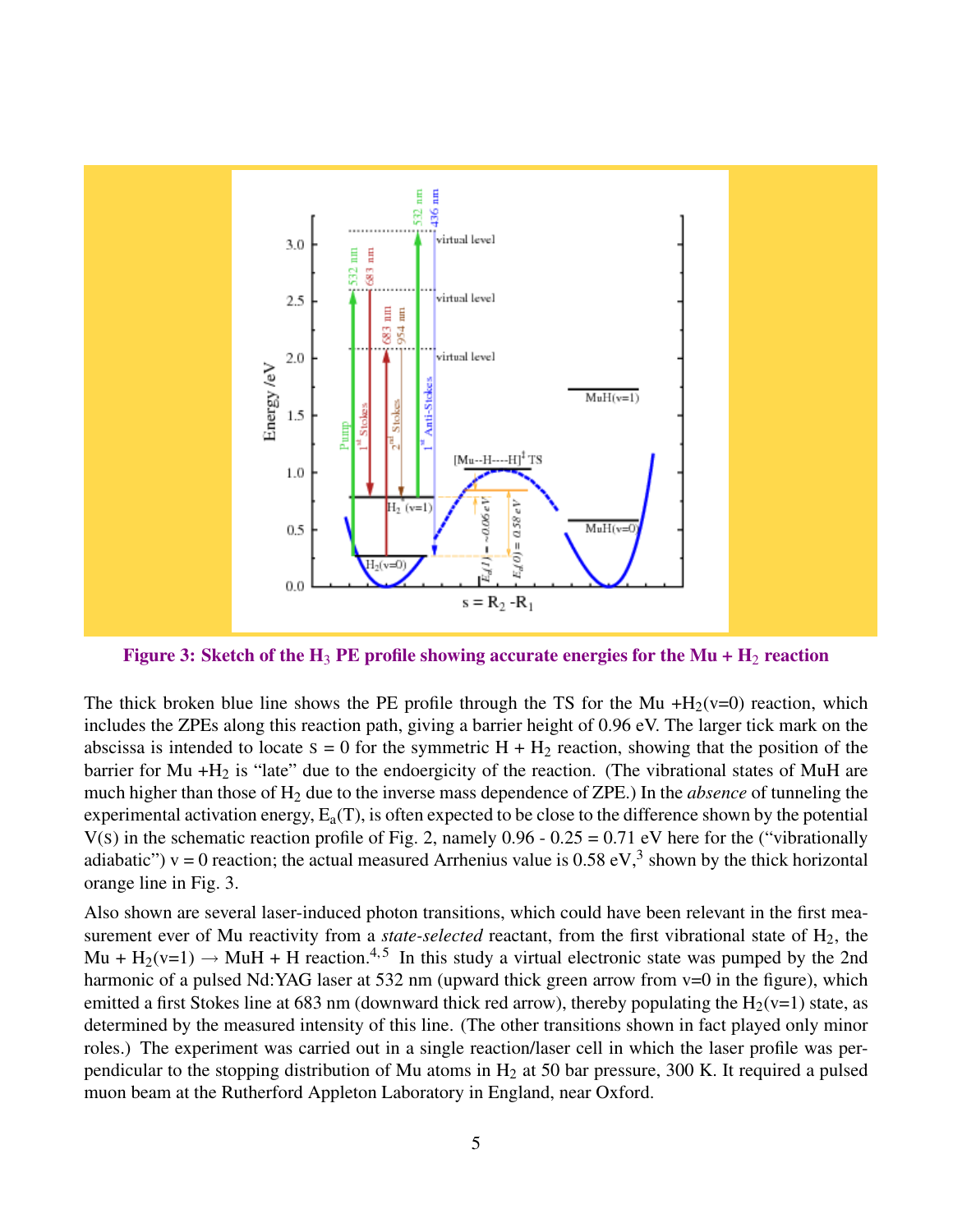The rate constant for the Mu + H<sub>2</sub>(v=1) reaction,  $k_{\text{Mu}}(1)$ , was measured at 300 K and is compared in the Arrhenius plot of Fig. 4 with both rigorous quantum theory (blue data point and theory line) and with the experimental and quantum theory results for the thermal (99.9% in the ZPE, v=0 state) Mu +  $H_2(v=0)$ (green data points and line) and He $\mu$  + H<sub>2</sub>(v=0) (red data points and line). The curvature seen in the blue line is a manifestation of Mu quantum tunneling. Note that, despite its heavier mass, the He $\mu$  reaction is much faster than Mu +H<sub>2</sub>, due to the pronounced ZPE shift at the  $[Mu-H-H]^{\ddagger}$  TS, giving a much higher barrier (V(s), Fig. 2), as seen in Fig. 3. Tunneling also plays a significant role in Mu +  $H_2(0)$  but only at much lower temperatures.<sup>6</sup>



Figure 4: Comparisons between muon experiments and rigorous quantum rate theory results

The level of agreement between rigorous quantum theory and experiment, over a factor of 36 in atomic mass (green and red lines) and 7 orders of magnitude in rate (green and blue lines) is, in a word, *remarkable*! The calculations are based on the 'CCI/BH' (Complete Configuration Interaction/Born Huang) surface of Mielke, Truhlar et al., with corrections for deviations from the Born Oppenheimer approximation, and which is thought to be globally accurate to better than  $1\%$ <sup>2,6</sup> The slope of the blue line in the region of the 300 K point shown is entirely consistent with that expected from the energy difference between the experimental activation energy  $E_a(0)$  for the H<sub>2</sub>(v=0) reaction and the H<sub>2</sub>(v=1) excitation energy of 0.52 eV in Fig. 3, giving Ea(1) ∼0.06 eV, shown by the thin horizontal orange line in that figure.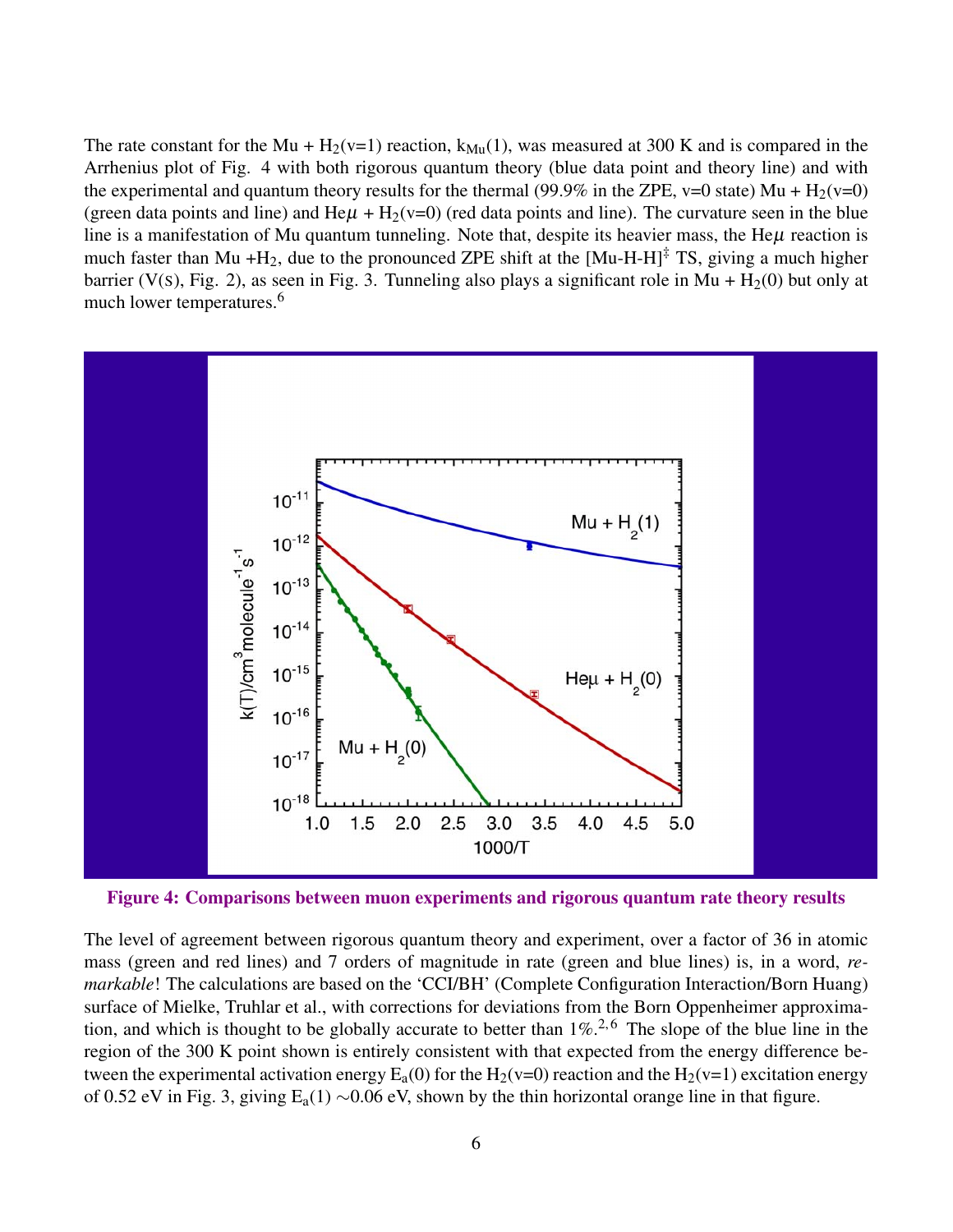It can now be stated convincingly that reaction dynamics in the  $H_3$  system is a "solved problem" and there are very few cases in molecular quantum mechanics where that statement can be made. Moreover, in being able to arrive at this assessment, it is important to note that muon science has arguably provided the *most crucial* input, apt testimony to the ongoing importance of the synergism between theory and experiment. This claim will be put further to the test though by coming measurements of the temperature dependence of the Mu +  $H_2(v=1)$  reaction rate, to be compared with the theory (blue line) in Fig. 4.

#### "Vibrational Bonding" in BrMuBr: a new type of chemical bond

The existence of bond vibrations and ro-vibrational states, eigenstates of the molecular potential, has been a corner stone of molecular spectroscopy since the first studies of the H<sub>2</sub> molecule dating back a century. These are all bound states in molecular potentials  $V(R) < 0$  and hence with total energy 'E' =  $E_{Kin} + V(R)$  $\leq$  0, unless "quasi-bound" by the centrifugal barrier for  $(v, J)$  states. In qualitative quantum chemistry calculations carried out on semi-empirical potential surfaces in the 1980s, the possibility of a new type of chemical bond was put forward, one that could actually be stabilized at the *maximum* of the potential, so at the TS or "saddle point" of the reaction and in particular for Heavy-Light-Heavy systems like I-H-I and Br-H-Br. However, despite early promise at the time for the observation of these vibrationally-bound states, from photo-detachment studies of the stable anions [I-H-I]<sup>−</sup> and [Br-H-Br]<sup>−</sup> at UC Berkeley, it transpired that the widths of the photo-electron spectra measured were far too broad to correspond to the formation of a stable state but instead were indicative of short-lived resonances.

Around this time as well a (1989) kinetics experiment was carried out at TRIUMF, which established that the activation energy for the Mu + Br<sub>2</sub> reaction was *negative*, in contrast to it H atom counterpart, indicative of the formation of an "intermediate complex" in the Mu reaction, possibly due to the formation of the vibrationally-bound Br-Mu-Br state that had been hypothesized in the aforementioned quantum chemistry calculations of a few years earlier. Though tantalizing, this result did not constitute evidence for the observation of vibrationally-bound states though, which remained unconfirmed then for the next two decades.

If such an intermediate complex were formed in the  $Mu + Br_2$  kinetics study, it would have to be a "muoniated " free radical, formed by muonium addition, so the next step was to identify if that was the case. Though a long time coming, in a muon experiment of a different nature, carried out at the Rutherford Appleton Laboratory in 2012, it was established that such a radical does indeed form, $8$  but the title of the paper "New results for the formation of a muoniated radical in the Mu + Br<sub>2</sub> system: a van der Waals complex or evidence for vibrational bonding in Br-Mu-Br?" made clear that the jury was still out on whether vibrationally-bound Br-Mu-Br or a conventional van der Waals  $Mu \cdots Br_2$  radical was formed and stabilized at the transition state.

This new result provided important motivation for rigorous quantum chemistry calculations that followed soon after, carried out in a collaboration with the quantum chemistry group at Saitama University in Japan,<sup>9</sup> with the title "Fundamental Change in the Nature of Chemical Bonding by Isotopic Substitution", which established that Br-Mu-Br is indeed stabilized at the barrier of the potential in a study of the symmetric Br + LBr  $\rightarrow$  [Br-L-Br]  $\rightarrow$  LBr + Br reaction. Here 'L' represents the five possible light isotopes of the H atom, from its heaviest, muonic He  $({}^{4}H)$ , to its lightest, muonium (Mu). *Only* the Mu atom forms a stable vibrationally-bonded Br-Mu-Br radical at the TS, as may be seen from Fig. 5 below; in contrast,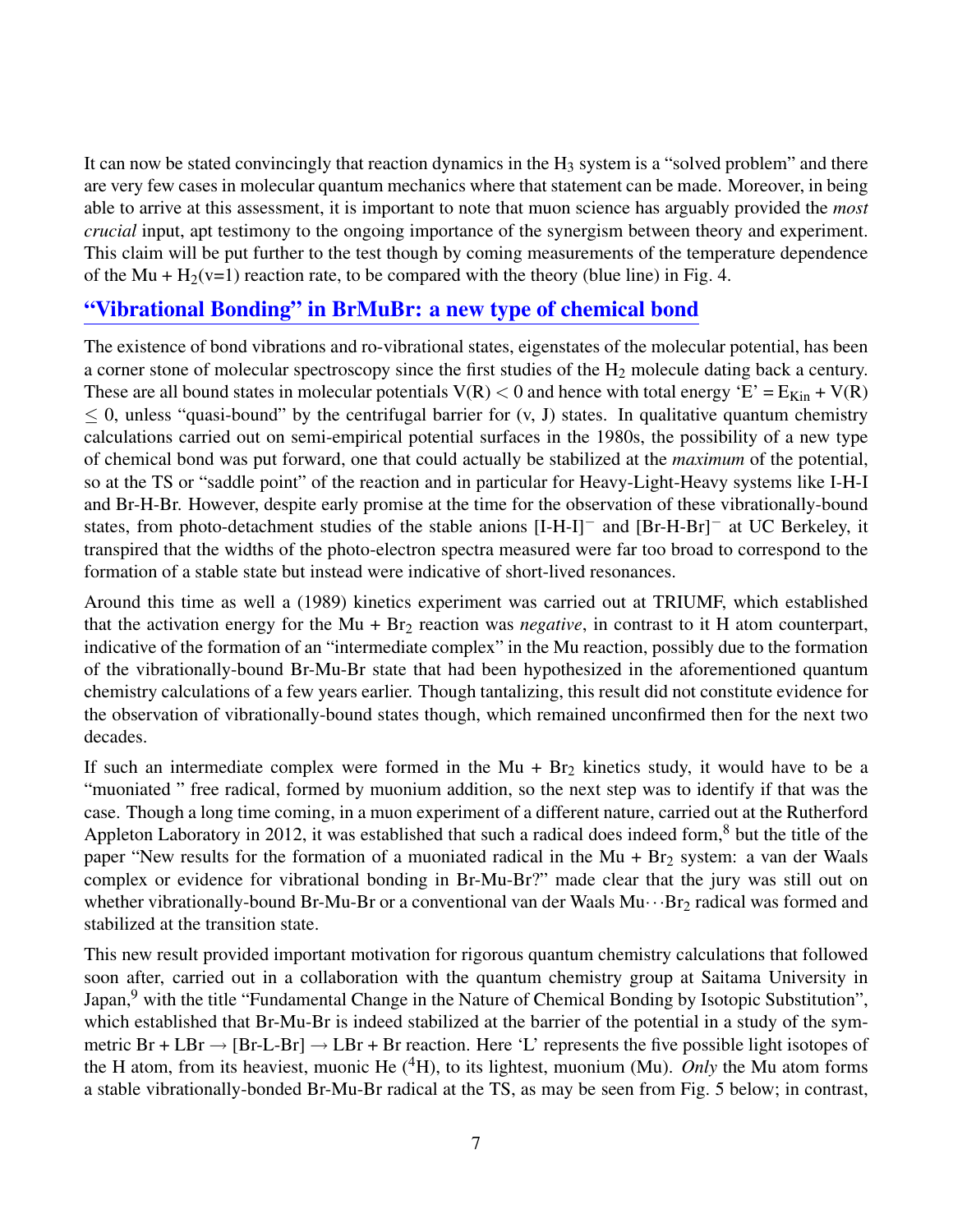all the heavier istopomers are only stabilized in van der Waals wells. In a sense, this result also provides the last piece of the puzzle raised by the early kinetics study at TRIUMF and hence an answer as well to the question posed above. It is now highly likely that vibrationally-bound Br-Mu-Br was observed in our recent (2012) muon experiment reported in Ref. 8 as well as in the earlier (1989) Mu +Br<sub>2</sub> kinetics one.<sup>7</sup>



Figure 5: Energy profile and probability density distributions for BrMuBr, from Ref. 9

The two minima on the left/right of the maximum in Fig. 5 locate the binding of linear (closest to) and non-linear van der Waals complexes for the heavy istopomers of Br-L-Br. The ‡ locates the position of the saddle point at the potential maximum of 0.286 eV, where the vibrationally-bonded Br-Mu-Br state is located. The 3D probability density distribution is shown in the bottom panel, located midway between the two heavy Br atoms, also shown by the 1D density distribution (purple line) in the top panel at a total energy of 0.425 eV. Note that this is *below* the lowest (v=J=0) state of MuBr, due to the large shift in ZPE caused by the Mu atom.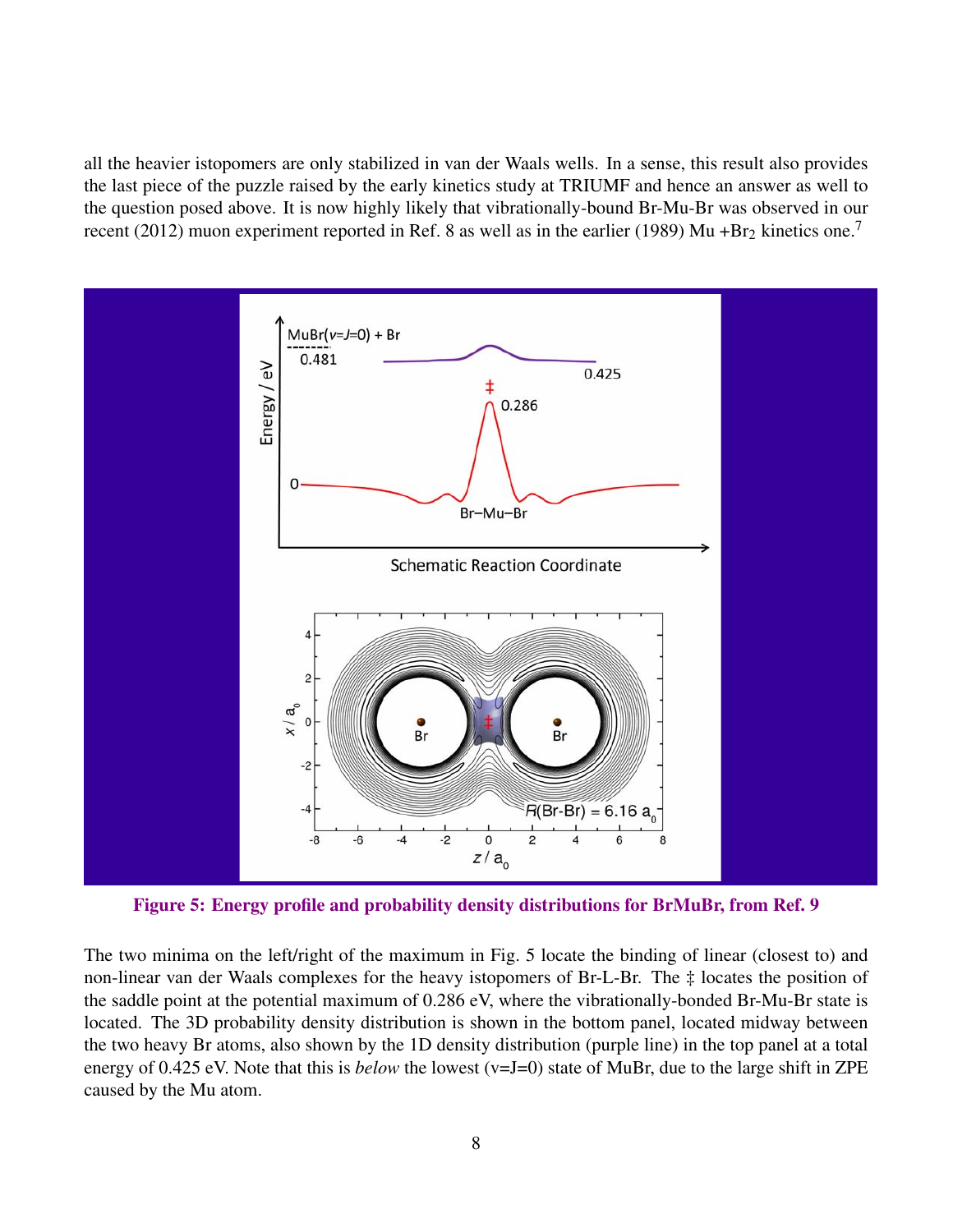That is the essential point here, arising from the very light Mu atom mass (0.114 amu), reflecting the proportionality on 1/<sup>√</sup> *mass* noted above. Thus, once formed, vibrationally-bonded Br-Mu-Br is "trapped" at the TS with the Mu atom oscillating back and forth between the heavy Br atoms, with a lifetime of 2.2 µs due to the decay of the muon, many orders of magnitude *longer* than that of a typical vibrational period. In contrast, the reduced ZPEs of all the heavier isotopomers renders them unstable at the barrier position; instead, these are only stabilized as conventional van der Waals molecules at potential minima on either side of the barrier. Vibrationally- bonded Br-Mu-Br is in fact a uniquely quantum mechanical result; if ZPE did not exist this bond simply could not exist! It is noteworthy that the mass dependence of vibrationally-bound states is just opposite to that of conventional vibrational bonding, i.e. it is the *lightest mass* that is the most bound.



Figure 6: Energetics for the isotopomers of the 'BrLBr' system along the reaction coordinate.

A summary of the energetics of the Br-L-Br system for all its isotopomers, contrasting the conventional van der Waals bonding of the heavy istopomers from Br-<sup>4</sup>H-Br to Br-H-Br (4 panels on the left) with that for Vibrational Bonding in Br-Mu-Br, formed from the lightest H atom (Mu, right panel), is shown in Fig. 6. The values for the potential energy,  $V_R$  and  $V_P$ , and the total ground state energies,  $E_R$  and  $E_P$ , for the reactants LBr + Br and Products Br-L-Br are given. Note that only Br-Mu-Br shows a dramatic *increase* in potential energy, needed to overcome the potential barrier, but which is over-compensated by a marked decrease in zero-point energy at the saddle point, due to the very light muon mass, providing a *net gain* in energy for this bound-state system that is stabilized at the *maximum* of the potential surface. This result is the very antithesis of "conventional wisdom", which holds that isotopic substitution can*not* change the fundamental nature of a chemical bond, and as such is truly a uniquely important outcome from muon sicence.